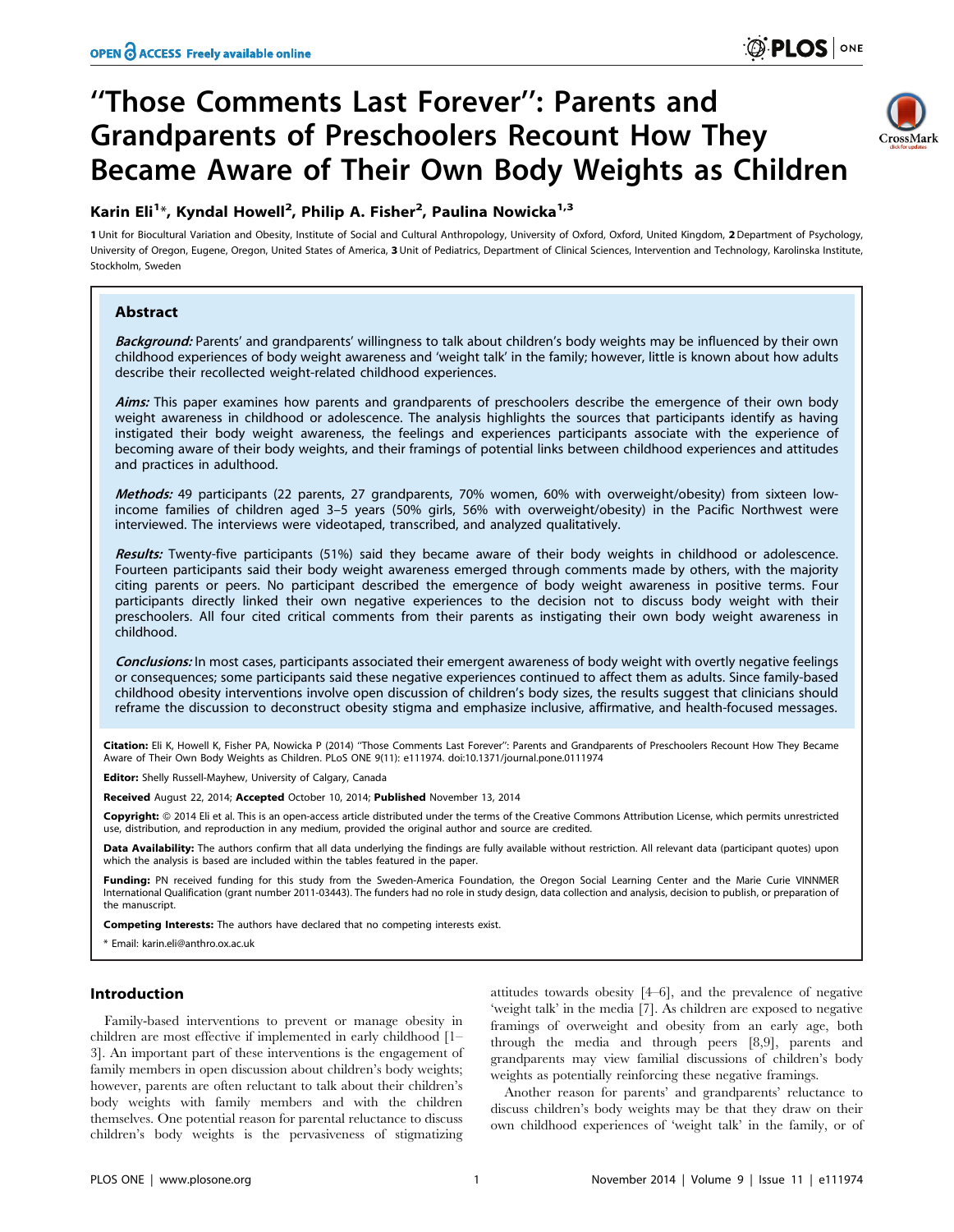becoming aware of their body weights [10]. Previous research has shown that parenting has an intergenerational dimension, such that parenting attitudes and practices are influenced by parents' own childhood experiences of home-life [11]. Other studies have also shown that parents have substantial influence on their children's body image and self-esteem in childhood and adolescence [10,12,13], as well as on their wellness practices, including healthy eating and engagement in physical activity  $[1,14-16]$ . Moreover, as Bronfenbrenner argues, children's development is affected not only by the microlevel contexts of their immediate familial and biological environments, but also by mesolevel processes that bring the children's immediate environments into interaction, and exolevel contexts that do not involve the children directly [17]. Thus, parents' and grandparents' own body weightrelated experiences with their families of origin or childhood peer groups may have important influence on their children and grandchildren. However, little is known about how adults, who are themselves parents and grandparents, recall their own experiences of becoming aware of their body weights as children or adolescents. As these experiences could influence discussions of children's body weights in family-based childhood obesity interventions, this paper aims to examine how parents and grandparents of preschoolers describe the emergence of their body weight awareness in childhood or adolescence. The analysis also highlights parents' and grandparents' framings of potential links between their childhood experiences of body weight awareness and their attitudes and practices as adults.

#### Methods

#### Ethics statement

The study was approved by the Internal Review Board of the Oregon Social Learning Center. At the visit, the informed consent forms were orally reviewed with parents and grandparents and questions were answered. If the parents/grandparents agreed to participate, they were asked to read and sign the written project description and project consent/permission forms. The families received a copy of the written study description and informed consent forms.

## Participants

Families of children aged 3–5 years from the Pacific Northwest (Eugene and Springfield metropolitan area, Oregon) were recruited in February – May 2011. The study's main research aim was to evaluate the role of grandparents in the development of preschoolers' lifestyles early in life, such that the active involvement of grandparents in family life (defined as spending time with the grandchild at least twice a month) was the primary criterion for inclusion in the study. Consequently, only families in which at least one parent and one grandparent were willing to be interviewed were included in the study. The other inclusion criteria specified that the child's age must be between 3–5 years, and that the child should have no underlying medical condition or disability which would affect his or her weight.

The participants were recruited through advertisements published in the job seekers' and volunteer sections of Craigslist and Register Guard, the local newspaper. The recruitment advertisements specified the study's inclusion criteria, with some advertisements targeting parents, and others targeting grandparents. Most advertisements contained a prompt related to children's body weights (e.g. ''Do you think your child is overweight?, ''Are you concerned about your child's weight?'', ''Are you concerned that your grandchild is overweight?''), but did not include any reference to parents' or grandparents' body weights or body image concerns. The advertisements stated that each adult participant will receive \$50 compensation for completing an interview. The recruitment advertisements are included as (Appendix S1).

In total, 49 family members (70% female) from sixteen families were interviewed. The participants' characteristics are summarized in Table 1. Due to the targeted recruitment process (ads in job advertisement sections) the sample displayed low levels of education and income; as many as 50% of parents were unemployed. Moreover, more than half of the parents and two thirds of the grandparents had overweight or obesity, according to WHO Body Mass Index (BMI) criteria (normal weight = 18.5– 24.9 kg/m<sup>2</sup>, overweight = 25-29.9 kg/m<sup>2</sup>, obese  $\geq 30$  kg/m<sup>2</sup>) [18]. Of the children, 56% were either overweight or obese (overweight:  $85<sup>th</sup>$  percentile  $\leq$ BMI  $\lt$ 95th percentile; obesity: BMI  $\geq$ 95th percentile); those five who were categorized as obese were in the 95th, 96th, 98th (two children) and 99th percentiles for their BMI [19–21]. The majority of children, parents and grandparents were Caucasian, reflecting the ethnicity profile of this region of the Pacific Northwest.

Parents and grandparents were interviewed separately at the Oregon Social Learning Center. Free child care was provided on site, and the children were not present during the interviews. Each interviewed participant received compensation of \$50 for participating in the study. Prior to the interview, parents and grandparents completed a comprehensive sociodemographic questionnaire. All the interviewed parents and grandparents as well as the preschooler in focus had their height and weight measured, without shoes and wearing only light clothing, by trained research staff prior to the interviews. The measured weight status of the child or the parent/grandparent was not calculated before the interviews, and was not discussed with the parents or grandparents; thus, neither the interviewer nor the participants were told the weight statuses of the children and the interviewees. Although it was impossible to ensure blinding to participants' weight statuses (as some of the participants were aware of their own or their preschoolers' weight statuses, and as the researchers could observe that some interviewees were overweight), by not revealing measured weight statuses, the researchers were able to avoid placing the participants' BMI at the forefront of discussion.

The interviews were conducted by a single researcher, either the second author (who conducted approximately one third of the interviews) or the last author (who conducted approximately two thirds of the interviews). At the time of the study, the second author was a research assistant at the Oregon Social Learning Center (B.S. in psychology), with extensive background in working with preschoolers, and the last author was a postdoctoral researcher in psychology, with professional experience in family therapy. Each interview lasted 1.5–2.5 hours and explored the different roles of family members in shaping a child's lifestyle. The interviews followed a semi-structured schedule; while all participants were asked the same main questions, follow-up questions were tailored to individual responses. Most questions were openended and designed to facilitate detailed discussion. This paper focuses on the parents' and grandparents' accounts of the emergence of their own body weight awareness in childhood or adolescence. As such, the analysis examines interview extracts in which participants responded to the following main questions: ''Did you think about your weight when you were a child, around 5–8 years of age?'' and ''At what age, if ever, did you start thinking about your weight?''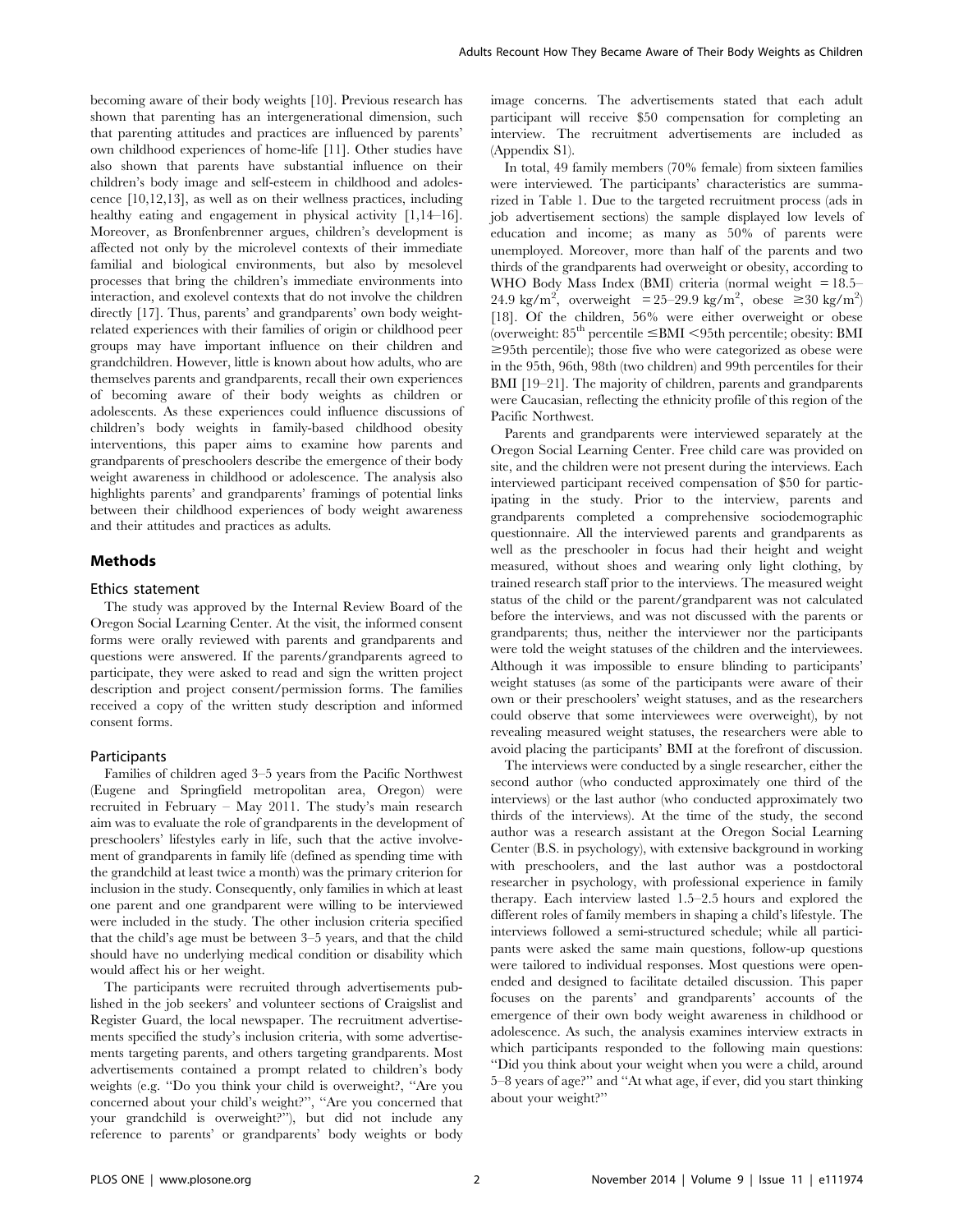#### Table 1. Descriptive statistics of the sample.

|                                 | Children $(n = 16)$ | Parents $(n = 22)$ | Grandparents (n = 27) |
|---------------------------------|---------------------|--------------------|-----------------------|
| Age (mean in years, range):     | $4.6$ (3.1-5.7)     | 32. 2 (22.7-49.5)  | 56.9 (43.0-77.9)      |
| Gender:                         |                     |                    |                       |
| Female                          | 8 (50%)             | 14 (64%)           | 21 (78%)              |
| Male                            | 8 (50%)             | 8 (36%)            | 6 (22%)               |
| Racial background:              |                     |                    |                       |
| Euro-American/Caucasian         | 11 (68%)            | 21 (95%)           | 23 (84%)              |
| Native American                 | $\mathbf 0$         | 1(5%)              | $\mathbf 0$           |
| Asian                           | $\mathbf 0$         | 0                  | 1(4%)                 |
| African-American                | $\pmb{0}$           | $\mathbf 0$        | 1(4%)                 |
| Mixed                           | 5 (32%)             | 0                  | 2(8%)                 |
| <b>BMI</b> (mean, range):       | $17.7(14.3-21.5)$   | $26.8(16.1-39.1)$  | 29.1 (16.1-49.4)      |
| <b>Weight status:</b>           |                     |                    |                       |
| Underweight                     | $\mathbf 0$         | 2(9%)              | 1(3%)                 |
| Normal weight                   | 7 (44%)             | 8 (36%)            | 8 (30%)               |
| Overweight                      | 4 (25%)             | 6 (27%)            | 10 (37%)              |
| Obese                           | 5 (31%)             | 6(27%)             | 8 (30%)               |
| Highest school grade completed: | n/a                 |                    |                       |
| High school                     |                     | 18 (82%)           | 20 (74%)              |
| College/University              |                     | 4 (18%)            | 7(26%)                |
| <b>Working situation:</b>       | n/a                 |                    |                       |
| Full time                       |                     | 7 (32%)            | 8 (30%)               |
| Part time                       |                     | 4 (18%)            | 4 (15%)               |
| Not employed*                   |                     | 11 (50%)           | 15 (55%)              |
| Annual household income:        | n/a                 |                    |                       |
| Less than 14,999 USD            |                     | 8 (36%)            | 7(26%)                |
| 15,000-24,999 USD               |                     | 6(27%)             | 6 (22%)               |
| 25,000-39,999 USD               |                     | 4 (18%)            | 6 (22%)               |
| More than 40, 000 USD           |                     | 4 (18%)            | 8 (30%)               |

\*The main reasons for unemployment among parents were child care, pursuing higher education, and not finding work; among grandparents, unemployment was due to not finding work, reaching retirement age, or retiring due to health issues.

doi:10.1371/journal.pone.0111974.t001

#### Data analysis

The interviews were videotaped and transcribed in full. For this paper, transcript sections that related to the main questions were extracted, collated, and analyzed using a thematic analysis approach [22]. The analysis was specifically concerned with extracting themes that capture: (1) how participants describe the sources or processes that instigated their body weight awareness in childhood or adolescence, and (2) feelings or experiences that participants associate with the emergence of their body weight awareness in childhood or adolescence. A phenomenological orientation, which emphasizes participants' subjective experiences and the meanings they ascribe to them, guided the analysis [23]. A thematic analysis approach was selected, as the study aimed to identify patterns of recollected experience across the sample, rather than elucidate individual experiences on a case-by-case basis [22]. As participants' descriptive characterizations of experience and emotion were central to the study, the analysis also attended to the discourses participants used [23], while maintaining emphasis on experience.

The analysis included the transcript extracts of all participants who said they became aware of their body weights as children, and did not privilege the responses of participants whose preschoolers had overweight or obesity. This reflected the study's focus on explicating how parents and grandparents, in general, describe their own experiences of childhood body weight awareness, rather than on directly linking parents' and grandparents' recollected experiences to the weight statuses of their children or grandchildren. The analytic process started with an initial coding of the transcripts, which the first author, a postdoctoral researcher in medical anthropology, and the last author, a postdoctoral researcher in pediatrics, performed independently. The two coders then met to discuss the codes, examine and resolve potential disagreements, and decide on the clustering of codes into themes. To review the themes, the transcript extracts were revisited and organized by theme to create a detailed, quote-based, thematic map. The three thematic categories presented in this paper emerged from this thematic map. In constructing the thematic categories, the coders sought to elucidate the sources of body weight awareness, as described in the participants' accounts, and the emotional effects that participants associated with body weight awareness in childhood or adolescence.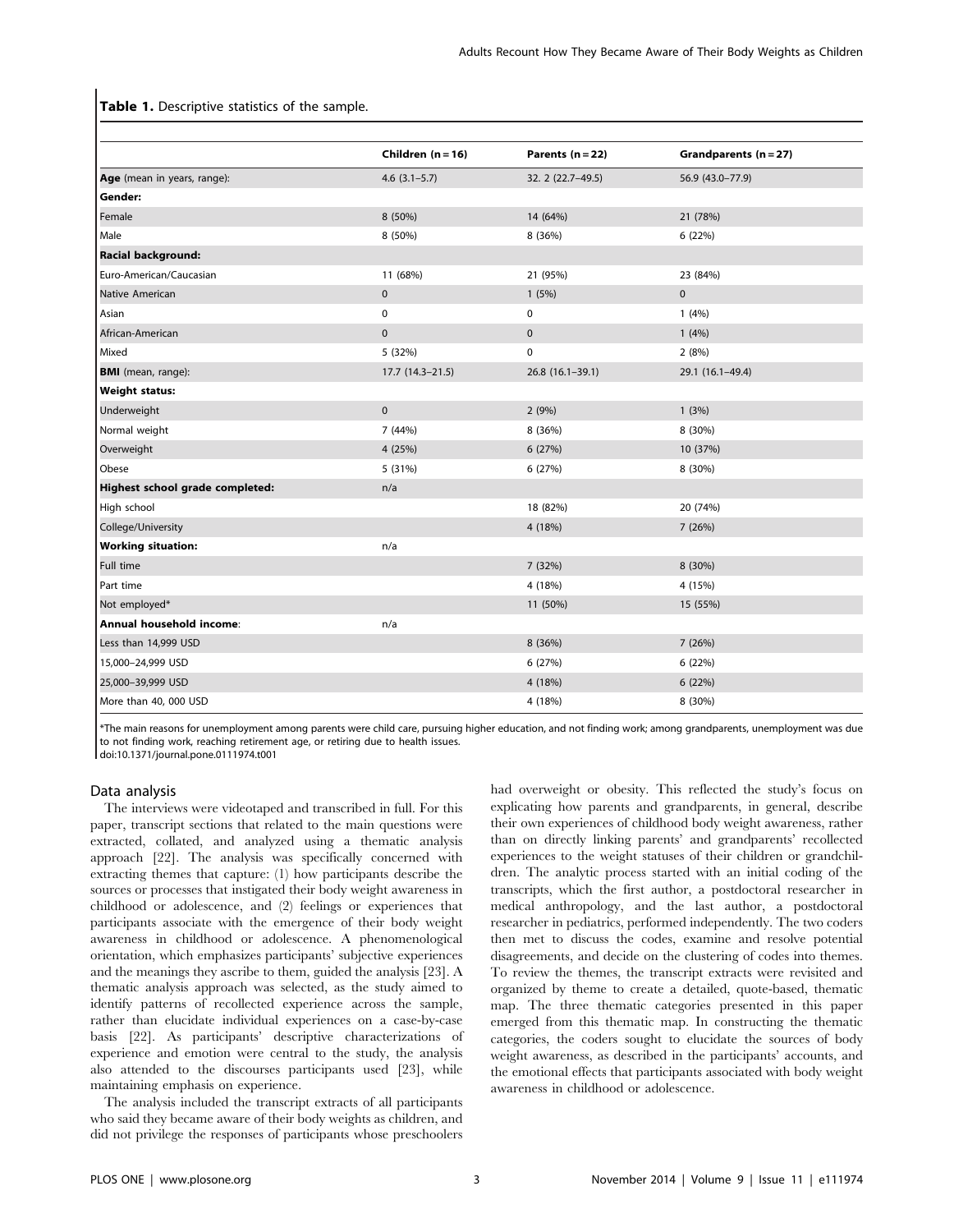## Results

Of the 49 participants, 25 (51%) said they became aware of their body weights in childhood or adolescence. Of these 25 participants, 68.0% had overweight or obesity, compared to 54.2% of the rest of the sample; this difference was not statistically significant (Fisher's Exact Test;  $p = 0.242$ ). Fifteen of the 25 participants (60.0%) had a preschool aged child or grandchild with overweight or obesity, compared to 66.7% of the rest of the sample, a non-significant difference (Fisher's Exact Test;  $p = 0.426$ .

Fourteen participants said their body weight awareness emerged through comments made by others; four of the 14 added that their own childhood experience directly influenced their decision not to talk to their children or grandchildren about body weight. Eleven participants said their body weight awareness was self-initiated, with seven participants saying their awareness emerged through negative feelings about their body size or themselves, and four participants saying their awareness emerged through comparing themselves with peers. No participant described the emergence of body weight awareness in positive terms. Most participants  $(n = 15)$ associated the emergence of body weight awareness in childhood or adolescence with explicitly negative feelings or experiences. Compared to participants whose current weight status was underweight/normal weight, participants whose current weight status was overweight/obese were not more likely to recall childhood body weight experiences in negative terms (Fisher's Exact Test;  $p = 0.607$ ). This suggests that adult weight status did not influence the negative or neutral framing of the participants' recollections. Salient excerpts from the transcripts of all 25 participants are included as Tables S1, S2, S3, S4, and S5.

#### Other-initiated body weight awareness (Table S1)

Fourteen participants said their body weight awareness emerged through comments made by others, with the majority citing parents or peers. Two participants said they were teased about their weight by their classmates or siblings, and two others said they directly experienced critical comments from peers; however, body weight awareness also emerged through comments peers made about other children's bodies, or about themselves. As one participant described it: ''I just remember my pants were getting tight, I remember other girls in my class were concerned about their weight. There would always be teasing, not to me, but to other heavier girls'' (Gp14P1). Another participant related her emergent body weight awareness to the normative discussions that surrounded her at school, saying that ''you're at an age where all the girls are like, 'I'm fat! My thighs are so fat!''' (Gp01P1).

Seven of the participants linked the emergence of their body weight awareness to comments their parents made towards or about them. In two instances, participants described these comments with a neutral or mildly negative inflection: one participant said, ''[m]y mom would point out when I was 9 that I would eat too much or that I needed to go exercise'' (Gp12P2). In most cases, however, the comments the participants cited were overtly critical or judgmental. Parental criticism, as the participants described it, usually implicated the child's 'excessively large' size; for example, one participant said that, ''I remember when I was about [my granddaughter's] age (…) I remember [mother] making me a costume and saying that my butt was too big for the pattern'' (Gp01G3). Notably, participants who were considered 'excessively skinny' as children also said they were subjected to comments. In one case, a participant recounted that ''I was really thin, and people constantly, constantly commented on my weight'' (Gp06P1). In another case, a participant specifically cited her parents and other adult relatives as the source of commentary: ''I was so skinny I was freaky. And my parents and relatives (…) [t]hey all said I was ugly'' (Gp05G3).

## Self-initiated body weight awareness (Tables S2–S3)

Eleven participants described the emergence of body weight awareness as linked to their own feelings or thoughts about their bodies as children. Of those, seven participants said their awareness emerged through feelings about their body size or about themselves. One participant said she began to 'feel fat' after giving birth at 16 years old. The other participants, however, described such feelings as ongoing, with no definite starting points; for example, one participant said: ''I don't think I've ever liked my body weight, even though I was only a size five up until I was 18 and that's fairly small, but I never liked myself'' (Gp09G1). Likewise, another participant said: ''I was very uncomfortable with my weight. From the time I can really remember. Yeah, from a very young age'' (Gp07P1). When the researcher asked her, ''did somebody tell you? I mean, how come you felt that you were different?'', the participant said, ''I don't really remember anybody ever teasing me about it or telling me that I was fat. I just remember always feeling I was fat. And being preoccupied with it a lot'' (Gp07P1). As this participant and others framed it, the sense of 'feeling fat' in childhood could emerge independently of (recollected) comments made by others.

In the accounts of the four other participants, body weight awareness emerged through comparisons with peers. For each participant, the comparison took a different turn. One woman said that, as a ''tall skinny'' adolescent, she longed to look like other, more shapely girls (Gp12G3), while another woman said that, throughout her adolescence, she felt other girls were ''skinnier'' (Gp01G1). The two men who said they compared themselves with peers noted concerns with body size and strength: one man said that, around age 10, he realized he was ''a little chubby'' and ''bigger'' than other children (Gp04P1), and another man said that he realized other boys were ''stronger'' following a fight with his friends (Gp02P1). While the participants' experiences were diverse, they all evoked a sense of difference compared to their peers.

## Associations of body weight awareness with negative feelings or experiences (Tables S4–S5)

No participant described the emergence of body weight awareness in positive terms. Ten participants described their experiences in neutral terms, with accounts centered on descriptive, rather than experiential, details, for example: ''when I started developing and stuff she [mother] would nag me a little bit in high school about me gaining weight'' (Gp04G1). However, most participants  $(n = 15)$  associated the emergence of body weight awareness in childhood or adolescence with explicitly negative feelings or experiences. In their accounts, some participants linked the emergence of body weight awareness with concomitant, persistent feelings of low self-esteem. For example, one participant said, ''… I felt so fat. I really didn't like myself. It was really hard. I felt really awful about my weight'' (Gp02G1), seamlessly linking feelings of 'fatness', weight dissatisfaction, and not liking oneself. Other participants linked the emergence of body weight awareness to teasing or critical comments, which they described as leading to feelings of inadequacy and inferiority as an immediate consequence. For example, one participant, now a grandmother, said her body weight awareness emerged when, at six years old, her mother expressed disappointment that she could not wear smaller children's clothes. She then reflected: ''Well, I know now when I was six I wasn't heavy. (…) She [mother] thought they [smaller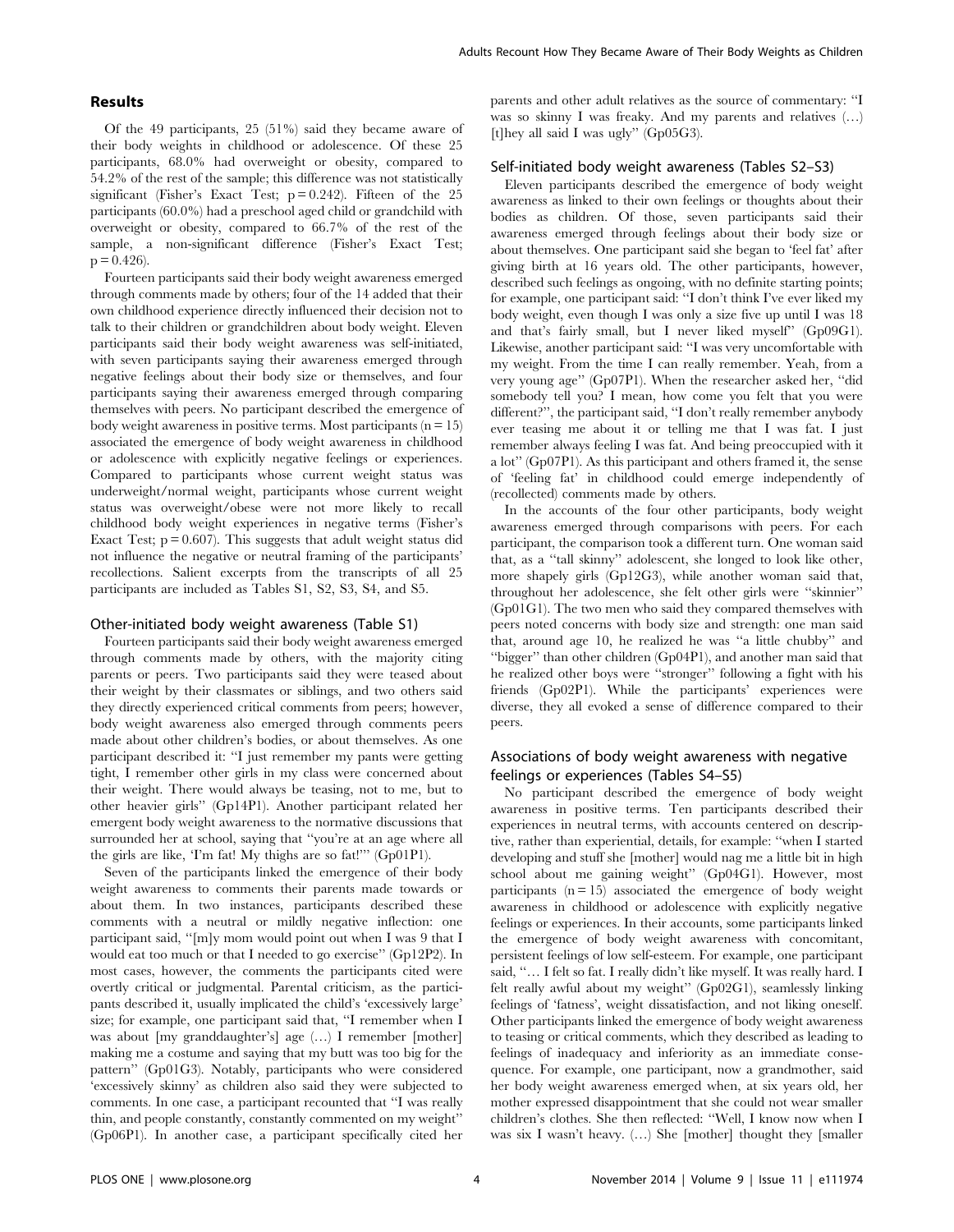clothes] were cuter, but at six years old it made me think that there was something wrong with me, that I couldn't wear those clothes'' (Gp03G1). This participant, like several others, added that these early experiences continued to affect her negatively as an adult.

A number of participants described the emergence of body weight awareness not only as influencing their self-esteem, but also as leading to negative behavioral consequences. Four of the participants related their emergent weight awareness to the development of eating disorders, either immediately or later in adolescence. One participant said she developed an eating disorder in the third grade: ''I just remember always feeling I was fat. And being preoccupied with it a lot. (…) that's when I started making myself throw up and not eating'' (Gp07P1). The other three participants said they developed eating disorders in adolescence, which they traced back to the emergence of their body weight awareness earlier in childhood. As one participant described it, ''I had a very unhealthy image of what bodies should look like and I would exercise like four or five hours a day and I would limit my food or lie saying I ate'' (Gp01P1).

Four participants directly linked their own negative experiences to the decision not to discuss body weight with their preschoolers; two of the participants had a grandchild with obesity, and the other two had a child or grandchild with normal weight. As these participants' preschoolers ranged in BMI status from normal weight to obesity, and given the small size of this sub-sample, these results do not imply a potential causal relationship between nondiscussion of body weight and young children's BMI status. All four cited critical comments from their parents as instigating their own body weight awareness in childhood. One participant, now the grandmother of a preschooler with obesity, said: ''I carry that with me today. I still think of that. (…) That's why it's so important to me not to make an issue out of weight, because those comments last forever and ever'' (Gp01G3). Another participant, also the grandmother of a preschooler with obesity, said: ''I would try and control it [the child's weight] at home, but not say anything, because it has impacted me my whole life'' (Gp03G1). A participant who said she developed bulimia nervosa as an adolescent due to her father's repeated criticism of her body, explained that she decided to discuss body image positively with her children, rather than emphasize weight: ''I'm really concerned having been a girl who had an eating disorder. I want her [my daughter] to grow up loving her body. Same thing for [my son]. Just honoring your body and taking care of it. We talk about that with the kids'' (Gp04P2).

## **Discussion**

The findings demonstrate that when adults recall their own childhood experiences of becoming aware of their body weights, they tend to associate negative feelings or consequences with these experiences. While the participants spoke of different routes to body weight awareness – initiated by the comments of parents or peers, one's own ongoing negative body image, or comparisons with peers' bodies – no participant described becoming aware of her or his body weight as a positive experience. A number of participants said that their negative childhood experiences around body weight continued to affect their self-esteem as adults, and several participants added that these experiences influenced their decision not to discuss body weight with their own children or grandchildren. Notably, while most participants spoke of being overweight as children, some spoke of being 'too skinny'; the central component of their experiences was the sense of having a dissatisfying body, one that diverged from the size considered normative or desirable.

Although some participants described their body weight awareness as having emerged independently of others' comments, for most, it was verbal feedback that instigated the process. This verbal feedback, which most participants attributed to parents or peers, could be direct, in the form of teasing or critical comments targeting the participants themselves, or indirect, in the form of peers commenting on their own body or on others' bodies. The salience of others' comments in this study is consistent with the well-documented association of critical comments, particularly those made by parents, with children's and adolescents' body dissatisfaction and low self-esteem [24–26].

Noticeably absent from the participants' accounts was discussion of possible media influences. Previous research has found that exposure to media images of 'idealized' bodies is associated with body dissatisfaction among adolescents [27] and that young women's exposure to media, without critical literacy, can lead to disordered eating behaviors [28]. As other studies have suggested, however, the media have limited influence on the body images of young children [9], and the influence of media on pre-adolescent children's body images may be indirect, with media messages gaining traction when disseminated through conversation with peers [8]. Thus, comments by parents and peers may act as influential mediators of broader sociocultural messages, and it is therefore possible that, for this study's participants, direct comments held a clearer causative role, as opposed to the indirect messages they (potentially) mediated.

Considered together, the participants' accounts demonstrated an overarching linking of body weight awareness, body dissatisfaction, and low self-esteem. With most participants citing others' comments as having led to their own body weight awareness, it is possible that parents and grandparents of preschoolers, through drawing on their own childhood experiences, may perceive the discussion of children's body weights as harmful to their body image and self-esteem. Notably, family-based interventions to manage obesity in early childhood involve open discussion of children's body sizes. This might impact the effectiveness of interventions, as parents and grandparents may also frame the discussions built into childhood obesity interventions as potentially harmful – with 'weight talk' perceived as more dangerous than obesity itself.

The results thus suggest that clinicians should ask parents and grandparents about their own experiences of body weight awareness in childhood, and explore sensitively and nonjudgmentally how these experiences might have influenced their attitudes toward discussing childhood obesity. Moreover, childhood obesity interventions should reframe how families and clinicians discuss children's body sizes, placing the focus on wellbeing, not weight. Such reframing should employ inclusive and affirmative language to construct positive, health-focused messages, while directly opposing obesity stigma. As other researchers have suggested, messages that emphasize general wellness, physical activity, and healthy eating, rather than appearance, risk, and disease, can encourage children to adopt healthier lifestyles while protecting their self-esteem [29–33].

This study had some limitations. The study relied on adult participants' recollections of childhood experiences, and the results were thus subject to recall bias. The sample primarily consisted of families of Caucasian origin, representing the ethnic distribution of the population in Eugene and Springfield, Oregon. Thus, the influence of cultural background on childhood experiences of body weight awareness could not be investigated. Moreover, given the specific demographic characteristics of the sample, further research is needed to assess whether the results apply to other populations. In addition, as the questions focused on body weight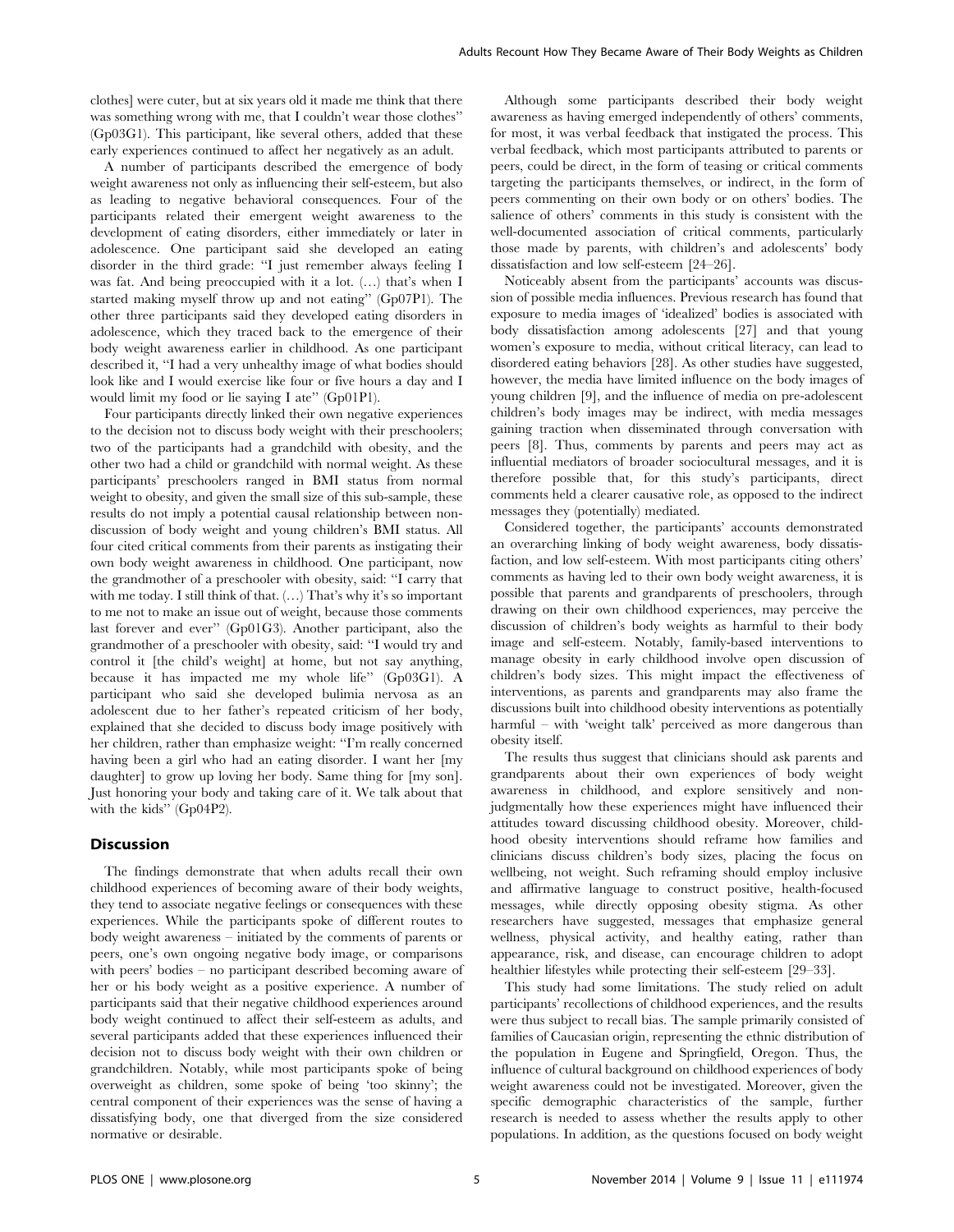awareness, rather than strength or size, they may not have captured the full extent and range of the male participants' experiences (see [34]); with only three men saying they were aware of their weight as children, further research is needed to examine gender-based differences in becoming aware of one's weight. Finally, although the interviews' open-ended approach allowed participants to make unbiased links between their past experiences and present-day parenting or grandparenting choices, directly questioning the participants about such links might have provided a richer understanding of the extent to which individuals' own childhood experiences influence their 'weight talk' with their children or grandchildren.

## Conclusion

This study examined how parents and grandparents of preschoolers describe the emergence of their own body weight awareness in childhood or adolescence. The analysis found that while participants cited various sources for their emergent awareness of body weight – including comments made by parents and peers, ongoing negative body image, and comparisons with peers – no participant associated this emergent awareness with positive experiences. Indeed, in most cases, participants associated their emergent awareness of body weight with overtly negative feelings or consequences; some participants said these negative experiences continued to affect them as adults, and several explicitly linked these negative experiences to their decision not to discuss body weight with their preschoolers. Since family-based interventions to manage obesity in early childhood require open discussion of children's body sizes, the results suggest that clinicians should ask parents and grandparents about their own experiences of body weight awareness in childhood, and explore how these experiences might influence their attitudes toward discussing childhood obesity. The results also suggest that childhood obesity interventions should reframe the discussion of children's body sizes among families and clinicians, directly deconstructing obesity stigma, and shifting towards inclusive, affirmative, and health-focused messages.

#### References

- 1. Waters E, de Silva-Sanigorski A, Hall BJ, Brown T, Campbell KJ, et al. (2011) Interventions for preventing obesity in children. Cochrane Database Syst Rev 12: CD001871.
- 2. Oude Luttikhuis H, Baur L, Jansen H, Shrewsbury VA, O'Malley C, et al. (2009) Interventions for treating obesity in children. Cochrane Database Syst Rev: CD001872.
- 3. Hoelscher DM, Kirk S, Ritchie L, Cunningham-Sabo L (2013) Position of the Academy of Nutrition and Dietetics: interventions for the prevention and treatment of pediatric overweight and obesity. J Acad Nutr Diet 113: 1375– 1394.
- 4. Lattner JD, Stunkard AJ (2003) Getting Worse: The Stigmatization of Obese Children. Obes Research 11: 452–456.
- 5. Puhl RM, Heuer CA (2009) The stigma of obesity: a review and update. Obesity (Silver Spring) 17: 941–964.
- 6. Brewis AA, Wutich A, Falletta-Cowden A, Rodriguez-Soto I (2011) Body norms and fat stigma in global perspectives. Current Anthropology 52: 269–276.
- 7. Ata RN, Thompson JK (2010) Weight bias in the media: a review of recent research. Obes Facts 3: 41–46.
- 8. Clark L, Tiggemann M (2006) Appearance culture in nine- to 12-year-old girls: Media and peer influences on body satisfaction Social development 15: 628–643.
- 9. Hayes S, Tantleff-Dunn S (2010) Am I too fat to be a princess? Examining the effects of popular children's media on young girls' body image. Br J Dev Psychol 28: 413–426.
- 10. Eisenberg ME, Neumark-Sztainer D, Story M (2003) Associations of weightbased teasing and emotional well-being among adolescents. Arch Pediatr Adolesc Med 157: 733–738.
- 11. Van Ijzendoorn MH (1992) Intergenerational transmission of parenting: A review of studies in nonclinical populations. Developmental Review 12: 76–99.
- 12. Neumark-Sztainer D, Falkner N, Story M, Perry C, Hannan PJ, et al. (2002) Weight-teasing among adolescents: correlations with weight status and disordered eating behaviors. Int J Obes Relat Metab Disord 26: 123–131.

### Supporting Information

Table S1 Awareness of body weight in childhood emerged through comments from parents or peers. (DOCX)

Table S2 Awareness of body weight in childhood emerged through comparisons with peers. (DOCX)

Table S3 Awareness of body weight in childhood emerged through negative feelings about one's own body size.

(DOCX)

Table S4 Awareness of body weight in childhood was associated with negative feelings or experiences. (DOCX)

Table S5 Childhood experiences of comments on body weight directly influenced participants' approaches to discussing their preschoolers' body weights. (DOCX)

Appendix S1 Recruitment advertisements in chronological order.

(DOC)

## Acknowledgments

We thank all the participating families, as well as Eliah Prichard, Jessica Farmer, Kelly Underwood, Bryn Shepherd and Waihan Leung, the University of Oregon students who transcribed the interviews.

## Author Contributions

Conceived and designed the experiments: PN. Performed the experiments: PN KH. Analyzed the data: KE PN. Wrote the paper: KE PN. Contributed to the design of the research instrument: PAF. Reviewed the work critically and approved the final draft: KE KH PAF PN.

- 13. Schwartz DJ, Phares V, Tantleff-Dunn S, Thompson JK (1999) Body image, psychological functioning, and parental feedback regarding physical appearance. Int J Eat Disord 25: 339–343.
- 14. Sleddens EF, Kremers SP, Hughes SO, Cross MB, Thijs C, et al. (2012) Physical activity parenting: a systematic review of questionnaires and their associations with child activity levels. Obes Rev 13: 1015–1033.
- 15. Ventura AK, Birch LL (2008) Does parenting affect children's eating and weight status? Int J Behav Nutr Phys Act 5: 15.
- 16. Savage JS, Fisher JO, Birch LL (2007) Parental influence on eating behavior: conception to adolescence. J Law Med Ethics 35: 22–34.
- 17. Bronfenbrenner U (1992) Ecological systems theory. In: Vasta R, editor.Six theories of child development: Revised formulations and current issues.London, England: Jessica Kinglsey Publishers. pp.187–249.
- 18. Report of a WHO consultation (2000) Obesity: preventing and managing the global epidemic. 1–253 p.
- 19. Kuczmarski RJ, Ogden CL, Grummer-Strawn LM, Flegal KM, Guo SS, et al. (2000) CDC growth charts: United States. Adv Data: 1–27.
- 20. Kuczmarski RJ, Ogden CL, Guo SS, Grummer-Strawn LM, Flegal KM, et al. (2002) 2000 CDC Growth Charts for the United States: methods and development. Vital Health Stat 11: 1–190.
- 21. Krebs NF, Himes JH, Jacobson D, Nicklas TA, Guilday P, et al. (2007) Assessment of child and adolescent overweight and obesity. Pediatrics 120 Suppl 4: S193–228.
- 22. Braun V, Clarke V (2006) Using thematic analysis in psychology. Qualitative Research in Psychology 3: 77–101.
- 23. Starks H, Trinidad SB (2007) Choose your method: a comparison of phenomenology, discourse analysis, and grounded theory. Qual Health Res 17: 1372–1380.
- 24. Davison KK, Birch LL (2001) Weight status, parent reaction, and self-concept in five-year-old girls. Pediatrics 107: 46–53.